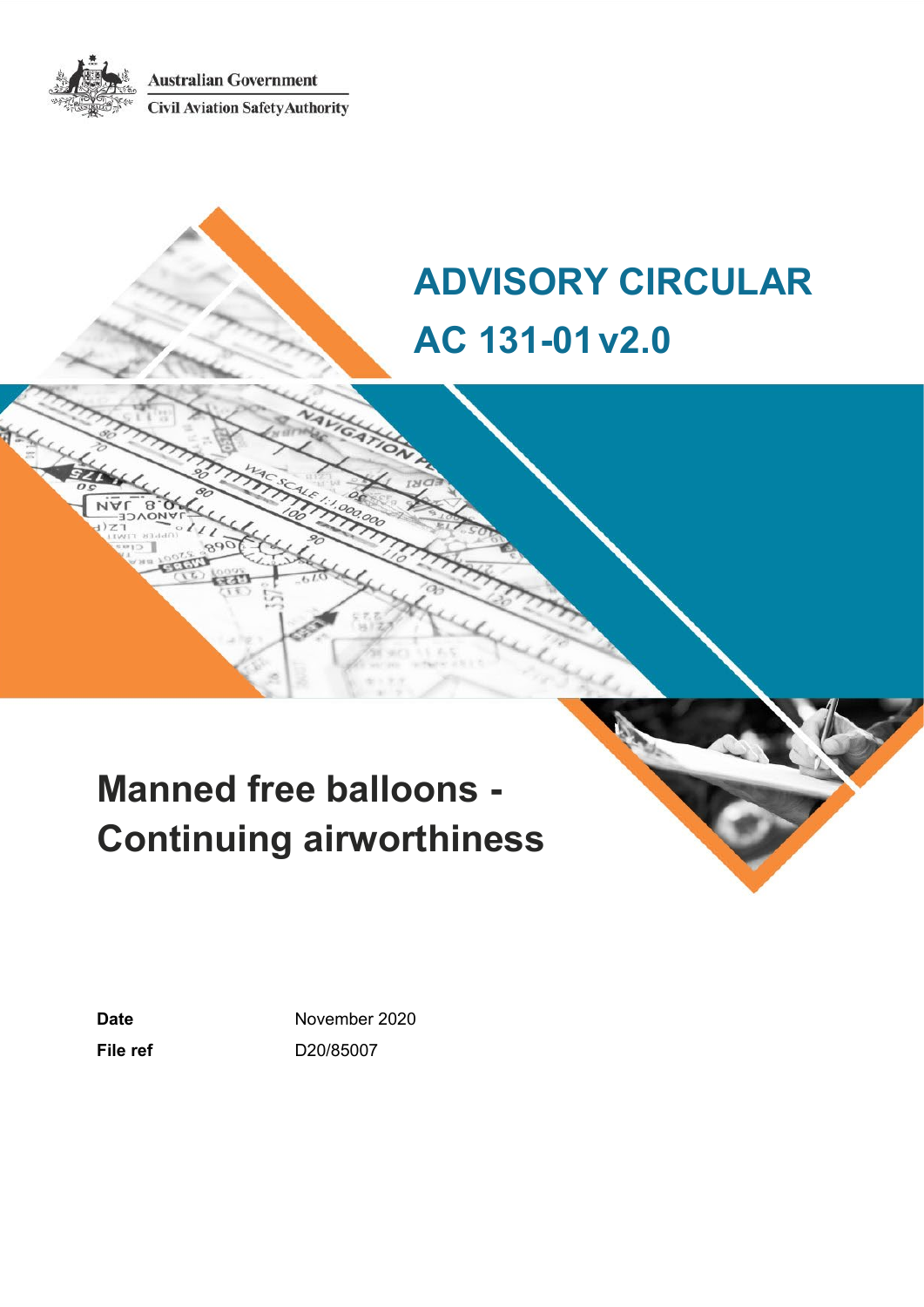Advisory Circulars are intended to provide advice and guidance to illustrate a means, but not necessarily the only means, of complying with the Regulations, or to explain certain regulatory requirements by providing informative, interpretative and explanatory material.

**Advisory Circulars should always be read in conjunction with the relevant regulations.**

## Audience

This advisory circular (AC) applies to operators of manned free balloons used for commercial and private operations currently regulated under the *Civil Aviation Regulations 1988* (CAR) and will apply for Part 131 aircraft used for balloon transport operations, specialised balloon operations and Part 131 recreational activities on the commencement of Part 131 of CASR on 2 December 2021.

### Purpose

This AC provides guidance and acceptable means of compliance for operators of manned free balloons and hot air airships. This AC applies to hot air airships and these types of manned free balloons:

- Hot air balloons
- Gas balloons
- Mixed (gas and hot air) balloons

The scope of this AC is limited to continuing airworthiness and maintenance matters.

### For further information

For further information on this AC, contact the Civil Aviation Safety Authority's Airworthiness Engineering Branch (telephone 131 757).

Unless specified otherwise, all subregulations, regulations, divisions, subparts and parts referenced in this AC are references to the *Civil Aviation Safety Regulations 1998 (CASR)*.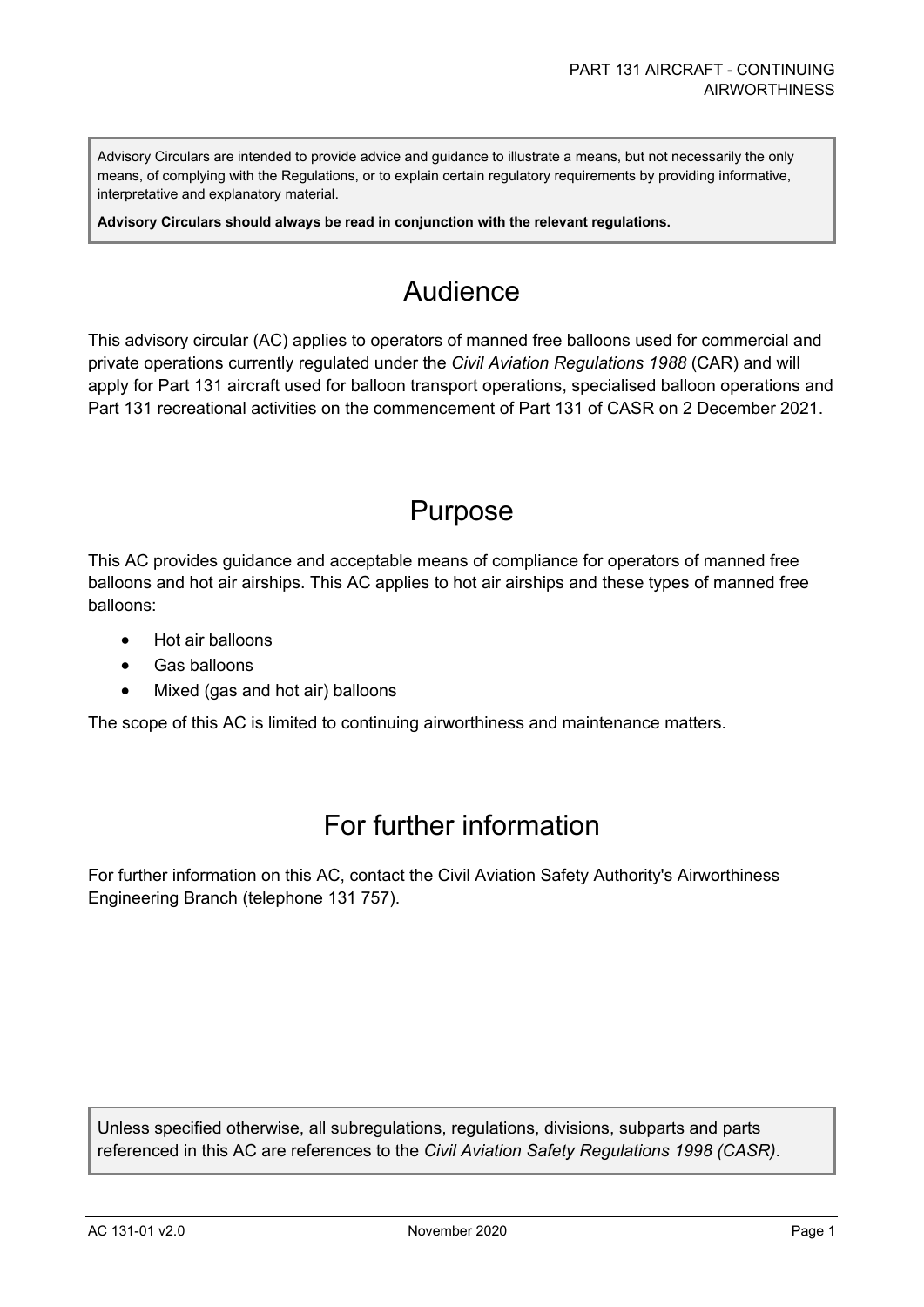# **Status**

#### This version of the AC is approved by the Manager, Airworthiness Engineering Branch.

**Note:** Changes made in the current version are not annotated. The document should be read in full.

| <b>Version</b> | <b>Date</b>      | <b>Details</b>                                                                                                                                                                                                                                                                                                                                            |
|----------------|------------------|-----------------------------------------------------------------------------------------------------------------------------------------------------------------------------------------------------------------------------------------------------------------------------------------------------------------------------------------------------------|
| v2.0           | Oct 2020         | This version omits operational information on the use of inflation fans that can<br>now be found in AC 131-02 - Manned free balloons - Operations. A note on<br>quick shut off valves has been added. Minor technical amendments have<br>been incorporated.                                                                                               |
| v1.2           | <b>July 2018</b> | CASA EX 115/15 has been replaced with CASA EX 74/18.                                                                                                                                                                                                                                                                                                      |
| V1.1           | June 2016        | A note has been added to section 2.1.3 to clarify that certification approvals<br>for balloons are covered by Part 21, not Part 31.                                                                                                                                                                                                                       |
| v1.0           | April 2016       | Initial issue of this AC. This AC replaces CAAP 41-1(1). In addition to the<br>information detailed in CAAP 41-1(1) this AC provides additional guidance<br>on:<br>• Part $31$<br>• mixing of balloon components<br>• alignment of the time-in-service definition with standard industry practice<br>• precautions to be taken when using inflation fans. |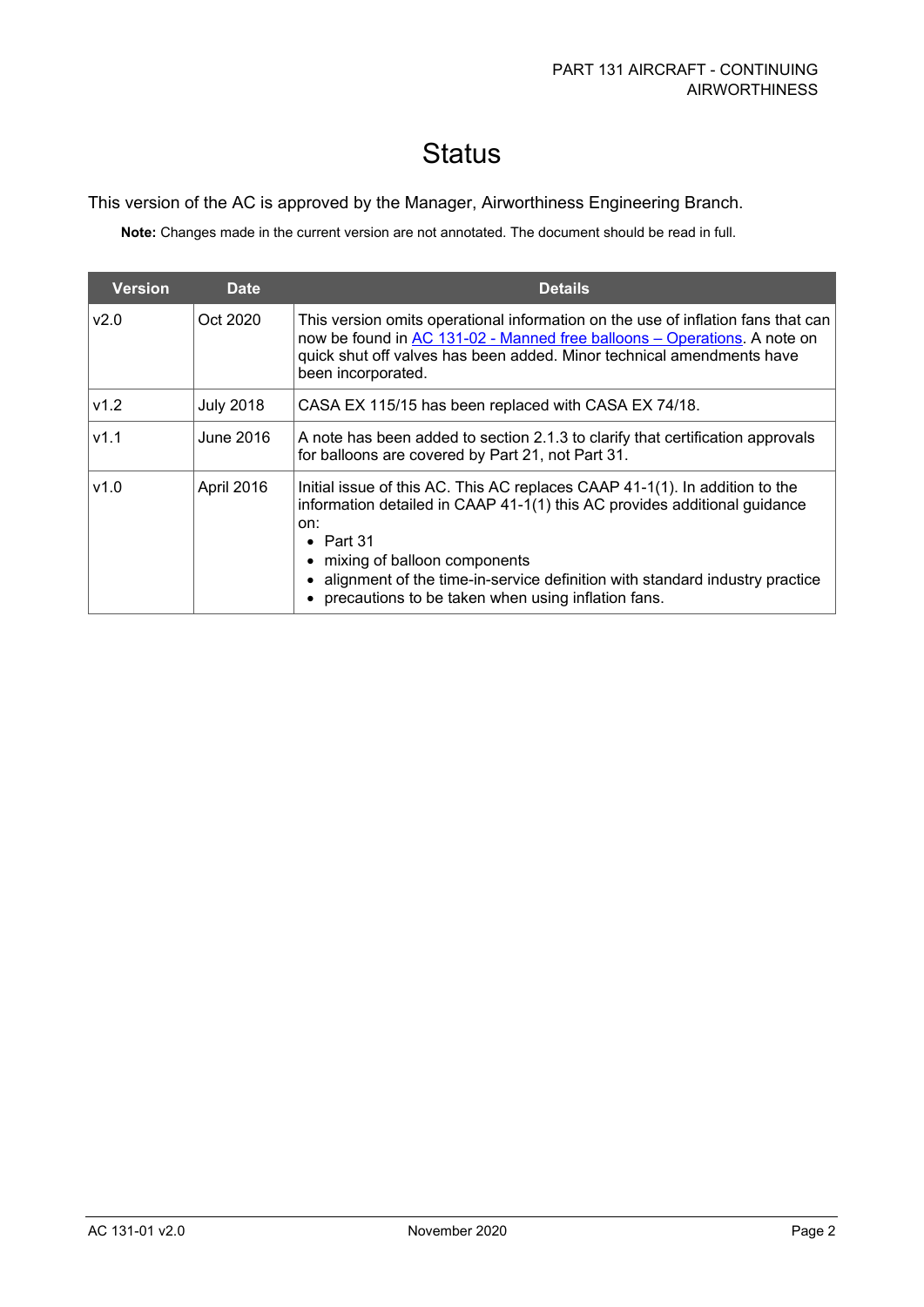# **Contents**

| 1                       |                             | <b>Reference material</b>                        |                |
|-------------------------|-----------------------------|--------------------------------------------------|----------------|
|                         | 1.1                         | Acronyms                                         | $\overline{4}$ |
|                         | 1.2                         | <b>Definitions</b>                               | $\overline{4}$ |
|                         | 1.3                         | References                                       | 5              |
|                         | 1.4                         | Forms                                            | 6              |
| $\overline{\mathbf{2}}$ |                             | Airworthiness standards for manned free balloons | $\overline{7}$ |
|                         | 2.1                         | General                                          | $\overline{7}$ |
| 3                       |                             | <b>Maintenance requirements</b>                  |                |
|                         | 3.1                         | Maintenance schedule                             | 8              |
|                         | 3.2                         | Repairs and maintenance                          | 8              |
|                         | 3.3                         | Maintenance certification requirements           | 9              |
| 4                       |                             | <b>Maintenance records</b>                       | 11             |
|                         | 4.1                         | Requirements                                     | 11             |
| 5                       |                             | Log book or technical log                        | 12             |
|                         | 5.1                         | Technical log use                                | 12             |
|                         | 5.2                         | Log entries                                      | 12             |
| 6                       | <b>Quick shut off valve</b> |                                                  | 13             |
|                         | 6.1                         | The QSOV design                                  | 13             |
|                         | 6.2                         | The advantage of a QSOV                          | 13             |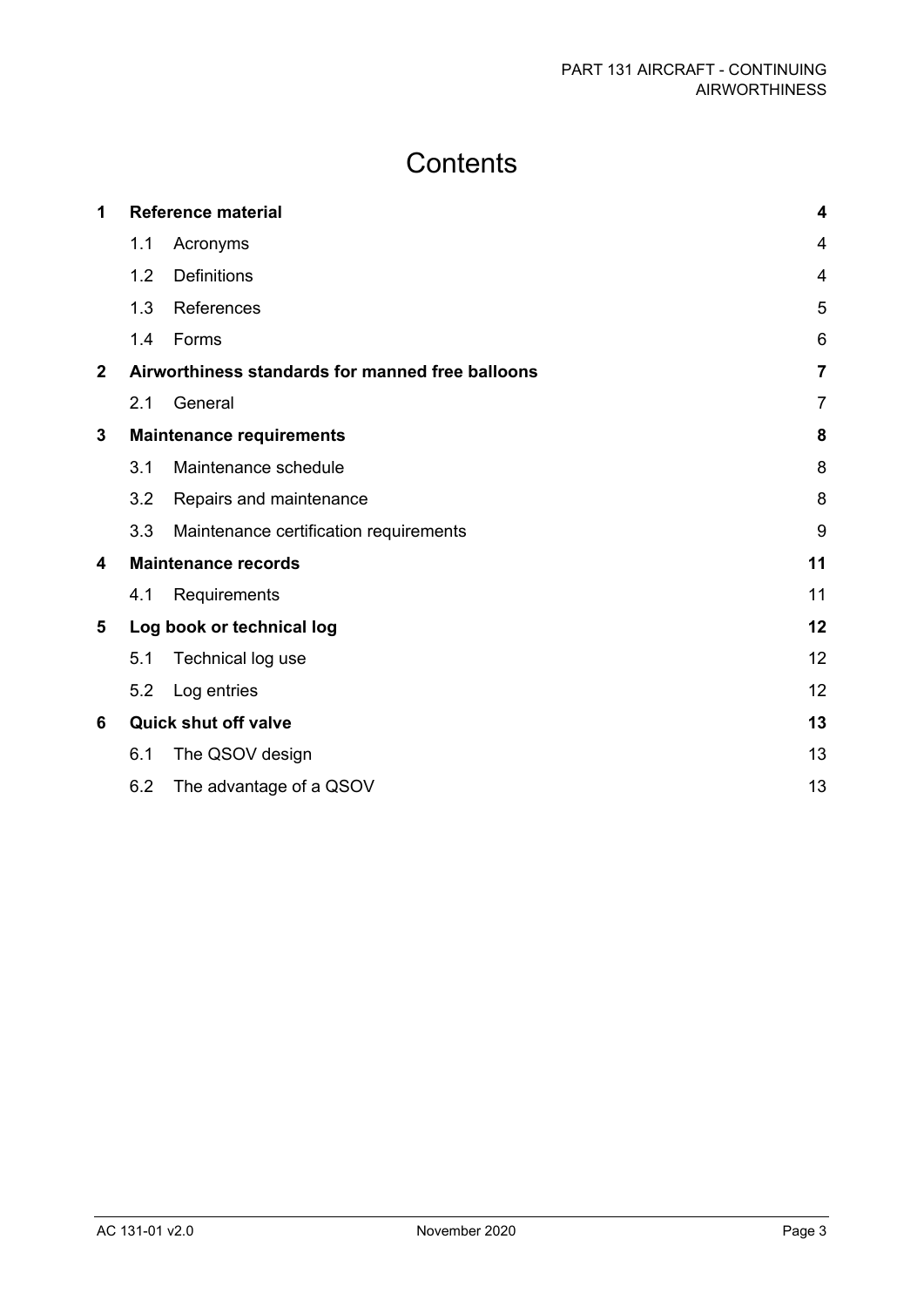## <span id="page-4-0"></span>**1 Reference material**

### <span id="page-4-1"></span>**1.1 Acronyms**

The acronyms and abbreviations used in this AC are listed in the table below.

| Acronym     | <b>Description</b>                            |
|-------------|-----------------------------------------------|
| AC          | <b>Advisory Circular</b>                      |
| AD.         | Airworthiness Directive                       |
| <b>AOC</b>  | Air Operator's Certificate                    |
| <b>ATSB</b> | Australian Transport Safety Bureau            |
| CAO         | <b>Civil Aviation Order</b>                   |
| <b>CAR</b>  | <b>Civil Aviation Regulations 1988</b>        |
| <b>CASA</b> | <b>Civil Aviation Safety Authority</b>        |
| <b>CASR</b> | <b>Civil Aviation Safety Regulations 1998</b> |
| <b>COA</b>  | Certificate of Approval                       |
| <b>EASA</b> | <b>European Aviation Safety Agency</b>        |
| <b>FAR</b>  | <b>Federal Aviation Regulations</b>           |
| МA          | <b>Maintenance Authority</b>                  |
| <b>PIC</b>  | pilot in command                              |

### <span id="page-4-2"></span>**1.2 Definitions**

Terms that have specific meaning within this AC are defined in the table below.

| Term                         | <b>Definition</b>                                                                                                                                                                                                                                                                                                                            |
|------------------------------|----------------------------------------------------------------------------------------------------------------------------------------------------------------------------------------------------------------------------------------------------------------------------------------------------------------------------------------------|
| Approved maintenance<br>data | Regulation 2A of the Civil Aviation Regulations 1988 (CAR) specifies the<br>constituent requirements, specifications and instructions that are contained in<br>the maintenance data applicable to the maintenance of an aircraft and its<br>aeronautical products. Balloons and airships are aircraft comprised of<br>aeronautical products. |
| Hot air balloon              | Lighter-than-air aircraft, which is not engine-driven and sustains flight through<br>the use of an airborne heater.                                                                                                                                                                                                                          |
| Balloon component            | The basket or gondola, burner, and any other associated aeronautical<br>components of the aircraft (including fuel tanks).                                                                                                                                                                                                                   |
| Class B aircraft             | A balloon is designated to be a class B aircraft in accordance with<br>subregulation 2 (1) of CAR.                                                                                                                                                                                                                                           |
| Hot air airship              | A power driven lighter-than-air aircraft where buoyancy is provided by hot air.<br>A hot air airship is treated as if it were a balloon within this AC.                                                                                                                                                                                      |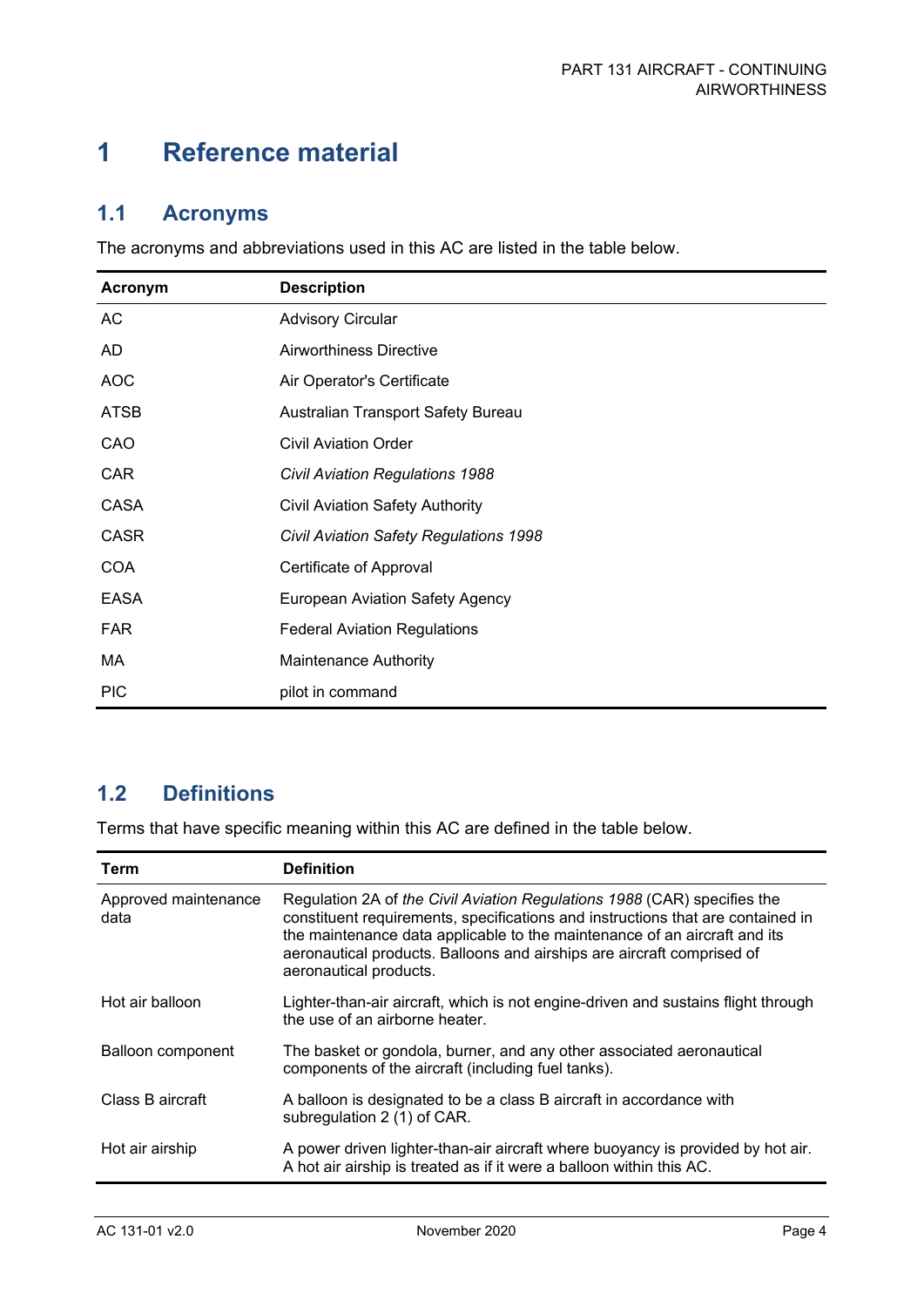| Term            | <b>Definition</b>                                                                                                                                                                                                                                                                                                                                                                                                                                                                                                                                                                                                                                  |
|-----------------|----------------------------------------------------------------------------------------------------------------------------------------------------------------------------------------------------------------------------------------------------------------------------------------------------------------------------------------------------------------------------------------------------------------------------------------------------------------------------------------------------------------------------------------------------------------------------------------------------------------------------------------------------|
| Major repair    | The repair of damage that involves the replacement of any of the following:<br>• one or more panels in the upper half of the envelope<br>• four or more panels in the lower half of the envelope<br>• load tape repairs or replacement<br>any metal repairs requiring welding (including basket frames, load frames,<br>burners and fuel tanks)<br>• the making of any repair to the envelope suspension system or basket<br>cables<br>• any repair to the burner system other than replacement of seals or the<br>cleaning of jets<br>any other repairs identified in the manufacturer's manual or approved<br>maintenance data as major repairs. |
| Manned balloon  | A non-power-driven lighter-than-air aircraft capable of carrying one or more<br>persons and equipped with controls to permit the pilot to control the altitude of<br>the aircraft.                                                                                                                                                                                                                                                                                                                                                                                                                                                                 |
| Time-in-service | The time from first lift off to final landing, prior to deflation, at the completion of<br>the flight, whether free or tethered. For inflations where the balloon does not<br>leave the ground, then burner on to burner off time should be recorded as the<br>time-in-service.                                                                                                                                                                                                                                                                                                                                                                    |

### <span id="page-5-0"></span>**1.3 References**

#### **Regulations**

Regulations are available on the Federal Register of Legislation website<https://www.legislation.gov.au/>

| <b>Document</b>            | <b>Title</b>                                                                      |
|----------------------------|-----------------------------------------------------------------------------------|
| Part 31 of CASR            | Airworthiness standards for manned free balloons                                  |
| Part 39 of CASR            | <b>Airworthiness Directives</b>                                                   |
| Regulation 2A of CAR       | Approved Maintenance Data                                                         |
| Regulation 30 of CAR       | Certificates of Approval                                                          |
| Regulation 33B of CAR      | <b>Airworthiness Authorities</b>                                                  |
| Regulation 41 of CAR       | Class B aircraft maintenance schedule and instructions                            |
| Regulation 42A of CAR      | Maintenance schedule: manufacturer's maintenance schedule                         |
| Regulation 42C of CAR      | Maintenance schedule: approved system of maintenance                              |
| Regulation 42E of CAR      | <b>Elections</b>                                                                  |
| Regulation 42M of CAR      | System of maintenance: approval                                                   |
| Regulation 42W of CAR      | Installation and use of aircraft components                                       |
| Regulation 42WA of<br>CAR. | Requirements for authorised release certificate                                   |
|                            | Regulation 42ZC of CAR Maintenance on Australian aircraft in Australian territory |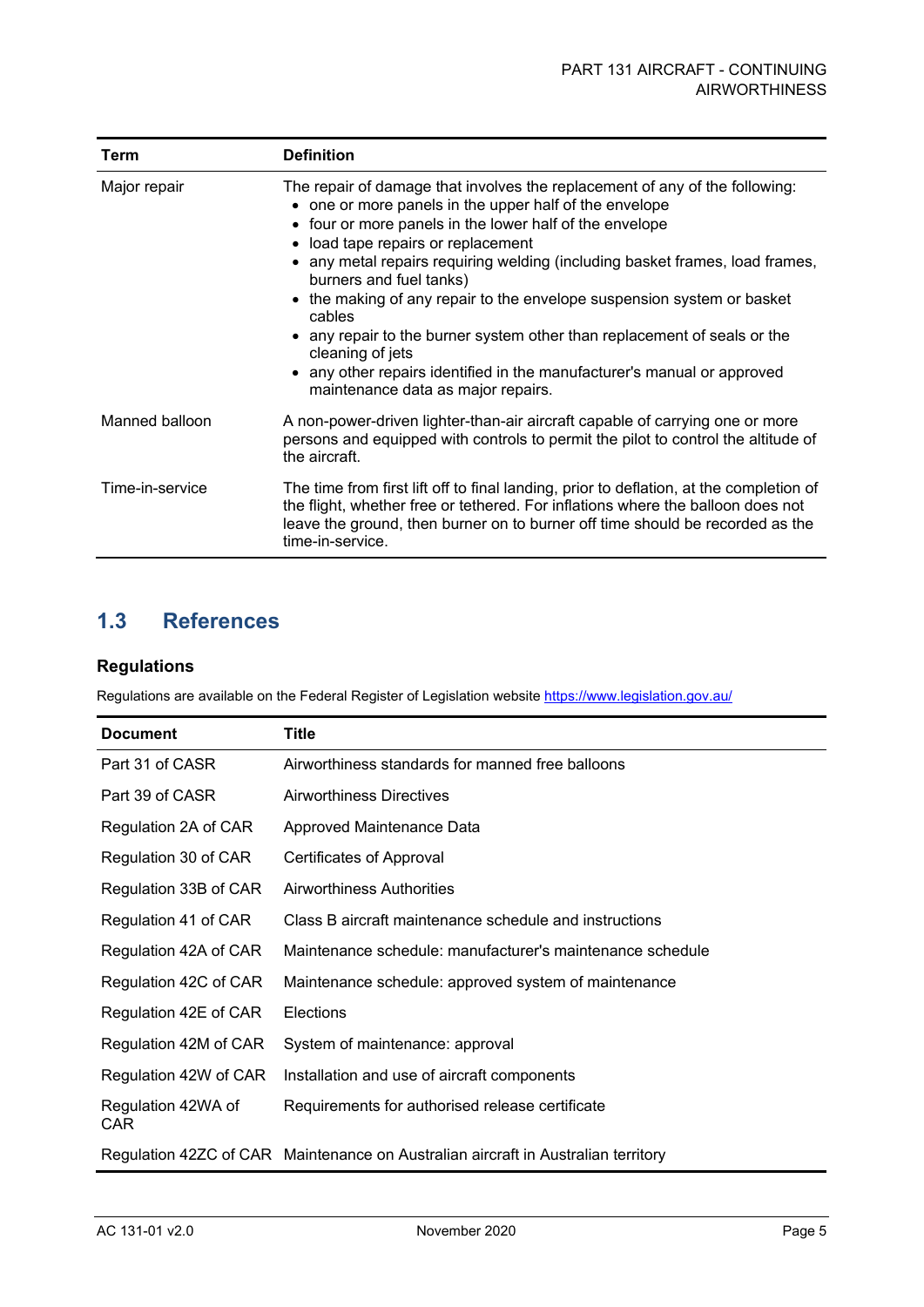| <b>Document</b>                       | <b>Title</b>                                                                                                                                  |
|---------------------------------------|-----------------------------------------------------------------------------------------------------------------------------------------------|
|                                       | Regulation 42ZE of CAR Certification of completion of maintenance on aircraft in Australian territory                                         |
| Regulation 50A of CAR                 | Aircraft log book                                                                                                                             |
| Regulation 50B of CAR                 | Alternative to aircraft log book                                                                                                              |
| Regulation 51 of CAR                  | Reporting of defects in Australian aircraft                                                                                                   |
| Schedule 6 of CAR                     | CASA system of certification of completion of maintenance                                                                                     |
| Part 5 of Schedule 7 of<br><b>CAR</b> | Specific maintenance on manned balloons and hot air airships                                                                                  |
| Part 2 of Schedule 8 of<br>CAR        | Maintenance on balloons                                                                                                                       |
| Civil Aviation Order<br>(CAO) 95.53   | Exemption from provisions of the Civil Aviation Regulations 1988 - Manned<br>balloons and hot air airships - Aerial work & charter operations |
| CAO 95.54                             | Manned balloons and hot air airships - private operations                                                                                     |
| CAO 100.5                             | General requirements in respect of maintenance of Australian aircraft                                                                         |
| CAO 101.54                            | Airworthiness certification requirements – manned free balloons                                                                               |
| CAO 100.96                            | Administration and procedure - weight control of balloons                                                                                     |
| <b>CASA Instrument</b><br>EX74/18     | Exemption – to allow supervision of maintenance on manned free balloons                                                                       |
| FAR Part 31                           | US Federal Aviation Administration Airworthiness standards - Manned free<br>balloons                                                          |
| EASA CS-31HB/GB                       | European Certification Specifications for Hot Air Balloons/Gas balloons                                                                       |

#### <span id="page-6-0"></span>**1.4 Forms**

CASA's forms are available at<http://www.casa.gov.au/forms>

| Form number     | Title                                                                       |
|-----------------|-----------------------------------------------------------------------------|
| <b>Form 902</b> | Non-recurring AD, Special Inspection and Modification and Certification Log |
| Form 924        | Aircraft maintenance certification log                                      |
| Form 925        | Log book statement Part 1                                                   |
| <b>Form 927</b> | Recurring Airworthiness Directive Control                                   |
| Form 928        | Recurring maintenance control                                               |
| Form 933        | Lifed aircraft equipment record                                             |
| <b>Form 936</b> | Weight and balance record                                                   |
| <b>Form 946</b> | Component history card                                                      |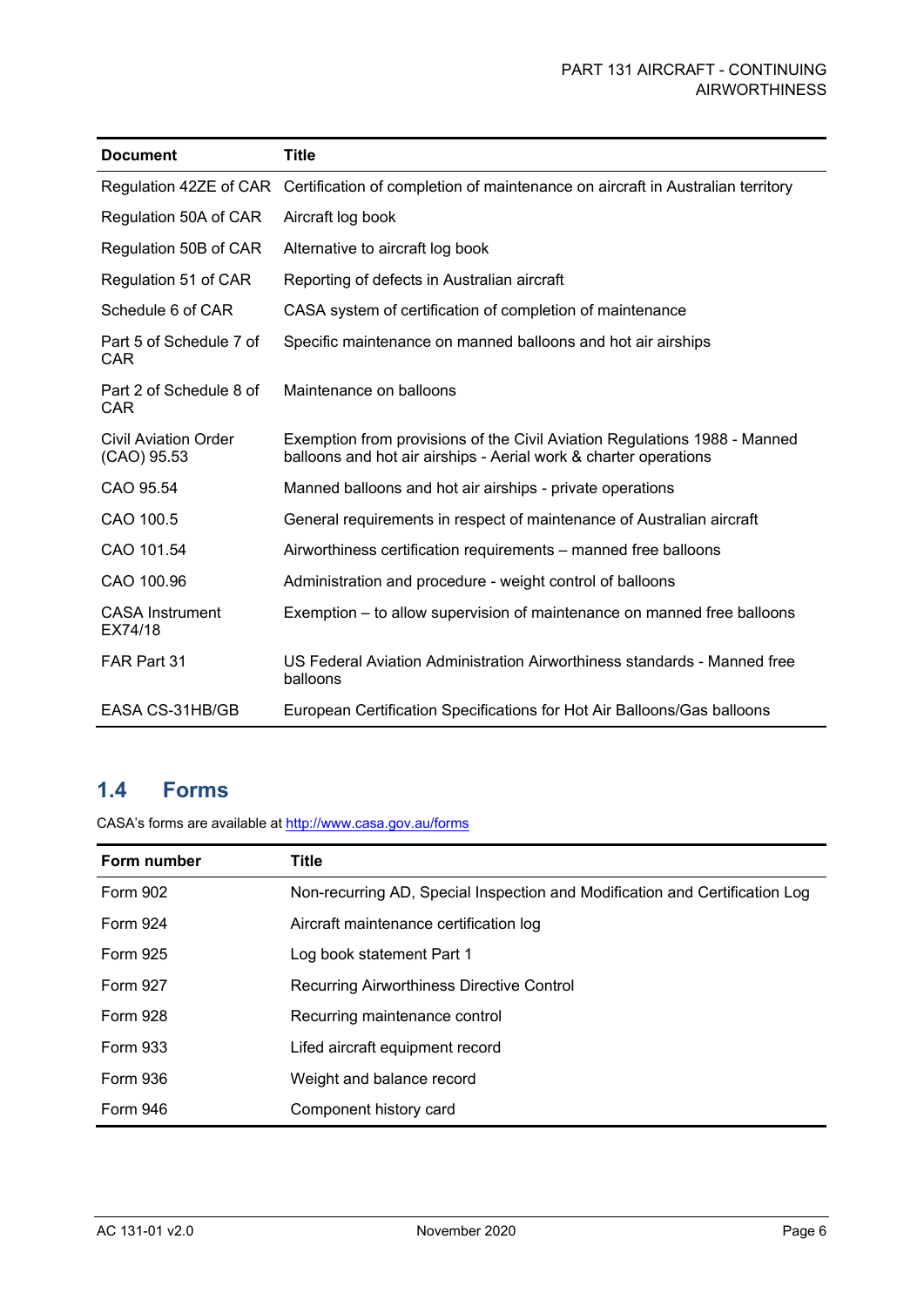### <span id="page-7-0"></span>**2 Airworthiness standards for manned free balloons**

#### <span id="page-7-1"></span>**2.1 General**

- 2.1.1 Part 31 details the airworthiness standards applicable to manned free balloons.
- 2.1.2 Part 31 provides for automatic recognition of the United States of America (USA) Federal Aviation Regulations (FAR) Part 31 and European Aviation Safety Agency (EASA) CS-31HB airworthiness standards for manned free balloons and changes to those standards.
- 2.1.3 Given that automatic recognition, the approvals given under those regulatory systems may be taken to be an approval granted by the Civil Aviation Safety Authority (CASA). CASA may also give, suspend or cancel such approvals.
	- **Note:** The provisions in Part 31 for acceptance of approvals granted by the Federal Aviation Administration (of the USA) under FAR Part 31, or EASA under CS-31HB or CS-31GB, only apply in relation to approvals specifically granted under those regulations. Certification approvals such as type certificates, supplemental type certificates and modification/repair design approvals are covered by Part 21.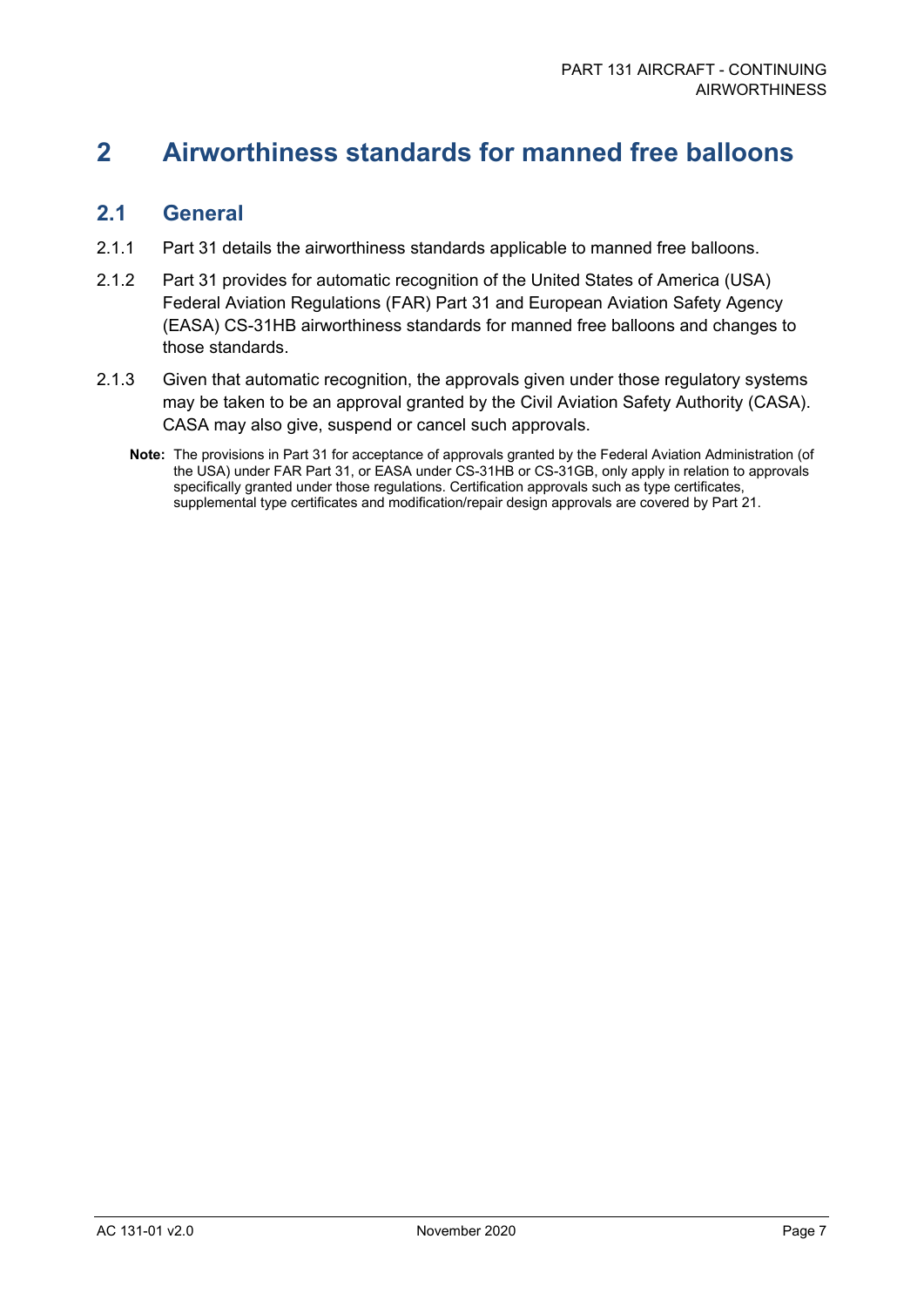### <span id="page-8-0"></span>**3 Maintenance requirements**

#### <span id="page-8-1"></span>**3.1 Maintenance schedule**

- 3.1.1 Balloons are classified as class B aircraft, which are required under regulation 41 of CAR to have a maintenance schedule.
- 3.1.2 A balloon certificate of registration holder may maintain a balloon according to the manufacturer's maintenance schedule (regulation 42A of CAR) or an approved system of maintenance (regulations 42C and 42M of CAR).
- 3.1.3 Regulation 42E of CAR requires the selected schedule to be entered on the balloon's log book statement (Form 925), a copy of which is required to be forwarded to the CASA office that has administrative control over that balloon's records.
- 3.1.4 Regulation 42ZC of CAR specifies that all maintenance that is performed on balloons must be performed by appropriate persons. Major repairs, as per Part 5 Schedule 7 of CAR, may only be performed under the control of an appropriate certificate of approval (COA) holder, issued under regulation 30 of CAR.
- 3.1.5 Certain repairs where the manufacturer has not been consulted may be prohibited. Examples include the following:
	- − replacement of original fabric panels exceeding 50% of the total panel count
	- − welding repairs
	- − swaging
	- − repair of flying wires or basket wire assemblies.
- <span id="page-8-3"></span>3.1.6 The appropriate persons to perform and certify for inspections or maintenance are listed below:
	- the pilot in command (other than a student pilot) limited to:
		- o post-assembly daily or pre-take-off inspections
		- o maintenance specified in Part 2 of Schedule 8 of CAR, in accordance with paragraph 42ZC (4) (db) of CAR
		- o for balloons operated under an Air Operator's Certificate (AOC), the pilot should be assessed as competent to perform the activities in Part 2 of Schedule 8 of CAR, and approved by the AOC holder prior to the task being performed
	- − A person mentioned in section [3.2.](#page-8-2)

#### <span id="page-8-2"></span>**3.2 Repairs and maintenance**

- 3.2.1 The only persons permitted to conduct inspections and maintenance (other than pilots mentioned in [3.1.6\)](#page-8-3) are:
	- the holder of a maintenance authority (MA) under regulation 33B of CAR
	- the holder of an authorisation issued under subregulation 42ZC (6) of CAR to the extent indicated on the authority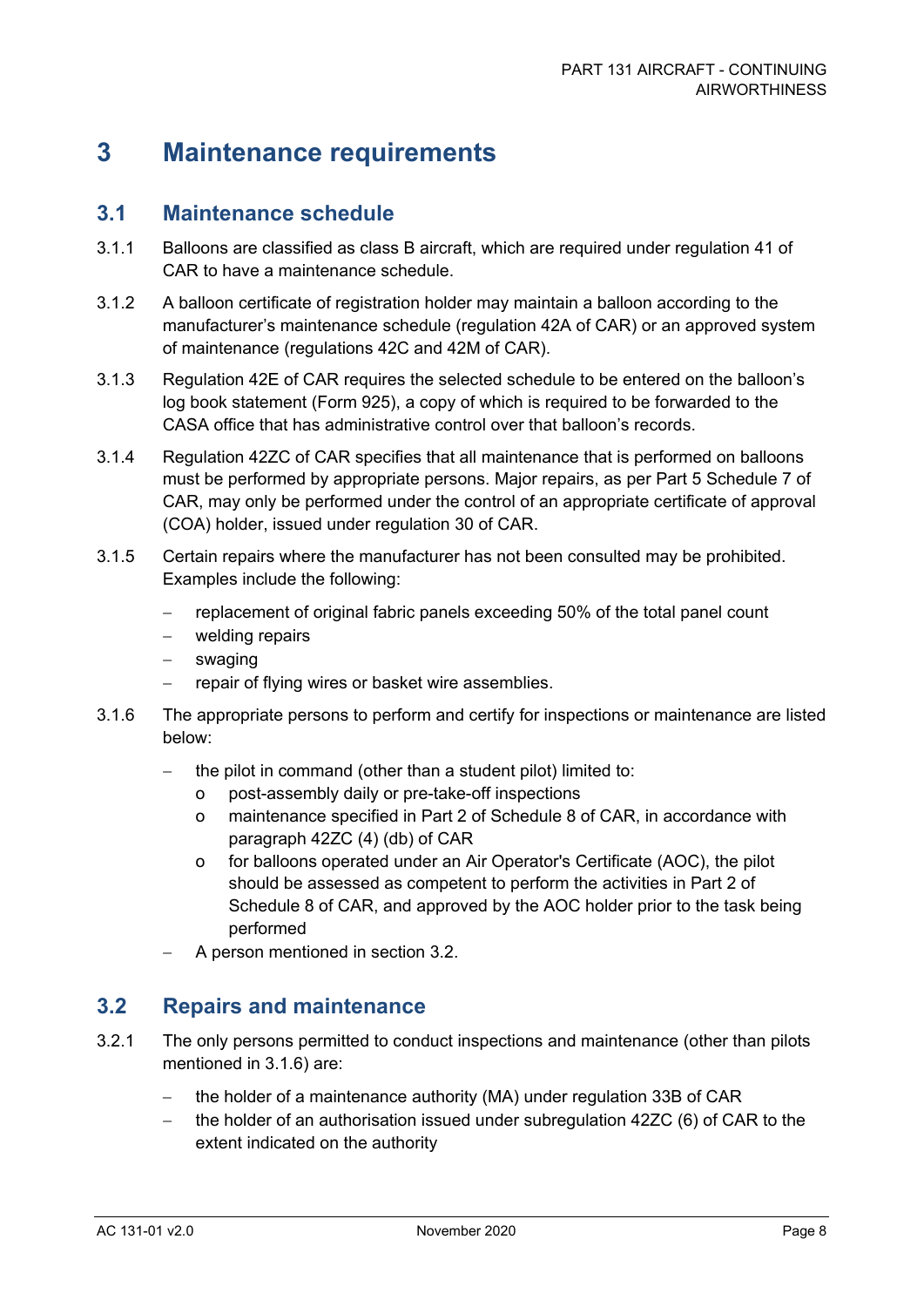- a supervised employee of a COA holder in accordance with CASA Instrument EX 74/18
- − a person under the supervision of a person permitted by paragraph 42ZC (4) (e) of CAR in accordance with EX 74/18.
- <span id="page-9-1"></span>3.2.2 Periodic inspections required by the maintenance schedule should be complied with at the following periods:
	- for all balloons every 100 hours' time-in-service or 12 months (whichever is the earlier)
	- − where mixing of the balloon's components approved for interchanging with those of another balloon has occurred, i.e. when a component is added to an airworthy envelope or a basket or gondola associated with that envelope, then an operator should have a system to ensure that all components:
		- o are approved for compatibility and
		- o are within the required inspection period and
		- o the inspection period will not expire during the planned flight.
- 3.2.3 An operator should have a system to ensure that, for a planned flight with a combination of components attached to an envelope, a weight and balance record (Form 936) or a manufacturer's record of balloon component weight or weight alteration has been completed and a loading system specified. An acceptable means of compliance is for a balloon log book or technical record to contain separate calculated records of weight alteration for the various combinations of components used.
	- **Note:** These complete weight records may be produced from previously certified component weight records rather than actual weighing of each component combination.
- 3.2.4 As an Airworthiness Directive (AD) is a direction under Part 39, any additional special inspection, test, check or modification requirements that are contained in an AD must be observed.
- 3.2.5 As the log book, or technical log if used (see section [5\)](#page-12-0), also performs the function of the maintenance release, any maintenance that will be required to be performed on the balloon between each periodic inspection is required to be entered in the log book or technical log and certified by a person who is authorised to make the certification.

#### <span id="page-9-0"></span>**3.3 Maintenance certification requirements**

- 3.3.1 Regulation 42ZE of CAR directs that all maintenance is to be certified. When maintenance has been completed an entry and certification is required in the balloon's log book to record maintenance and should include:
	- − periodic inspections as per section [3.2.2](#page-9-1)
	- − hard landing inspection whenever a landing has been made while the balloon was experiencing a high rate of descent if damage is suspected
	- − defect rectifications
	- − repairs
	- − modifications
	- component replacements
	- post power line or lightning electricity strike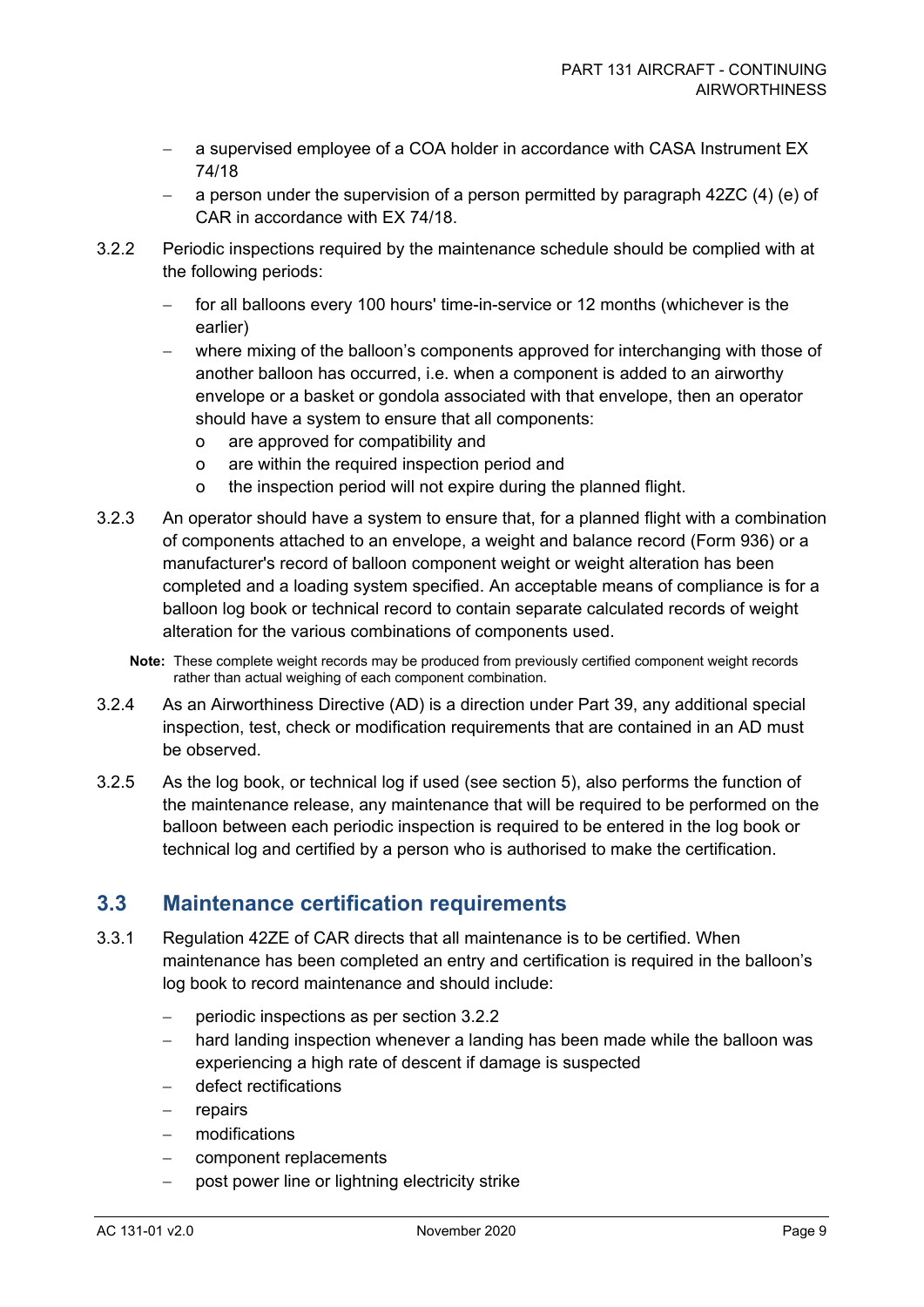- − an envelope inspection post overheating as indicated by an envelope temperature monitoring device
- − special inspections, tests, checks or modifications specified as a requirement of an airworthiness directive.
- 3.3.2 The entries and certifications need to include a complete and detailed description of:
	- − the maintenance that has been performed
	- − the data referenced
	- − the form tracking number from the Authorised Release Certificate (Form 1), or equivalent, of any material or parts used
	- − the authority and signature of the certifier
	- − the date the maintenance was completed
	- − any applicable requirements of Schedule 6 of CAR.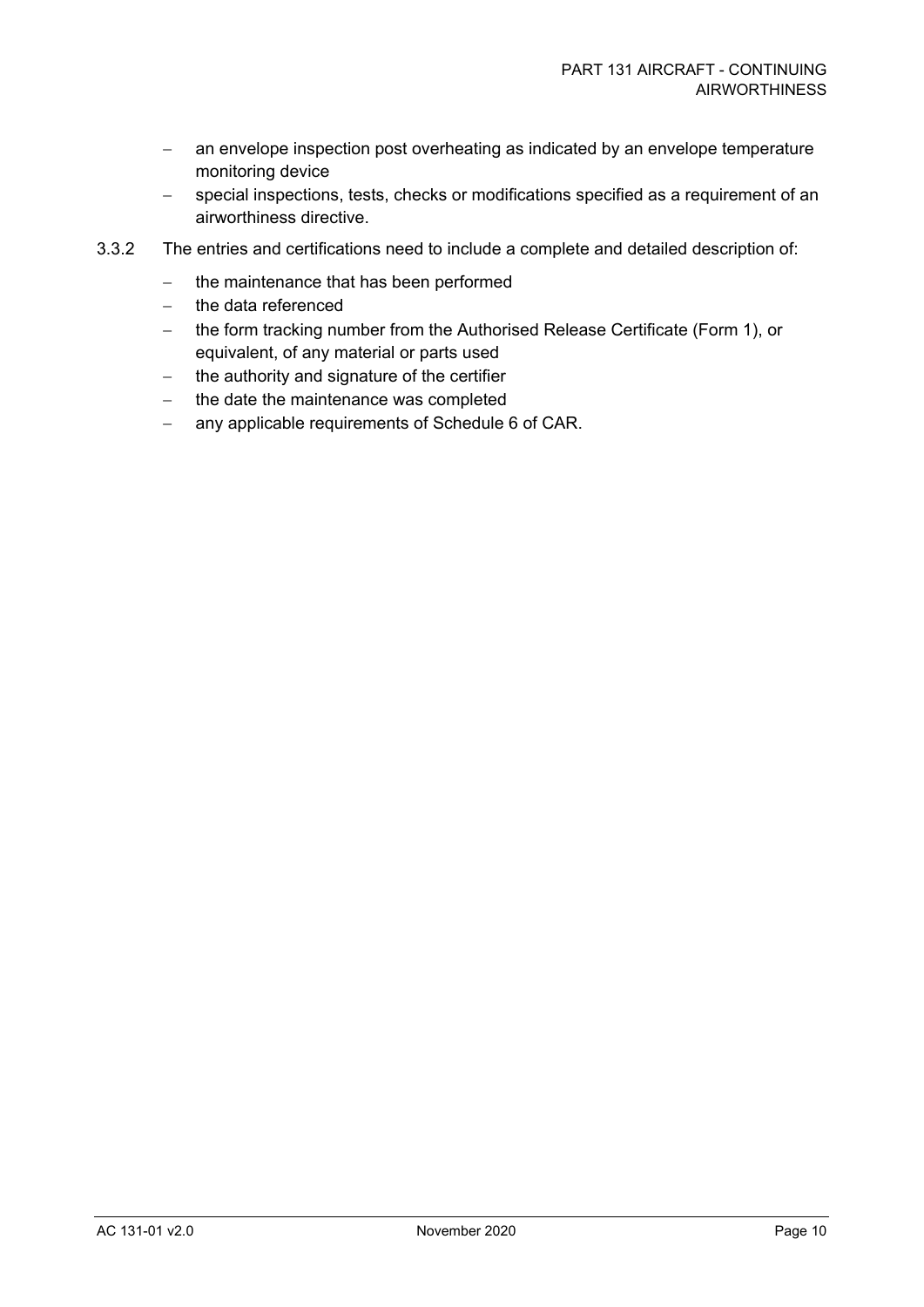### <span id="page-11-0"></span>**4 Maintenance records**

#### <span id="page-11-1"></span>**4.1 Requirements**

- 4.1.1 A balloon, for the purpose of record keeping, means the envelope and suspension system, which is the specified aircraft, plus its associated components.
- 4.1.2 A balloon requires a log book to record its airworthiness and maintenance history, and maintenance certifications. An approved log book is the CASA Aircraft Maintenance Certification Log (Form 924) and other associated CASA record keeping documents (refer to section [5\)](#page-12-0).
- 4.1.3 The basket and burner are major components of a balloon and may have separate maintenance certification logs (Form 924). Where regular interchange of components occurs, as in section [3.2.2,](#page-9-1) it is recommended that the operator maintains separate maintenance certification logs for the major components as appropriate. Where no interchange of components is made, one maintenance certification log (together with the associated CASA record keeping documents) is sufficient.
- 4.1.4 A log book needs to be retained by the certificate of registration holder, as specified in Civil Aviation Order (CAO) 100.5, for at least 12 months after the balloon has been withdrawn from service. Alternative compliant log books may be used as specified in subsection 4 of CAO 100.5.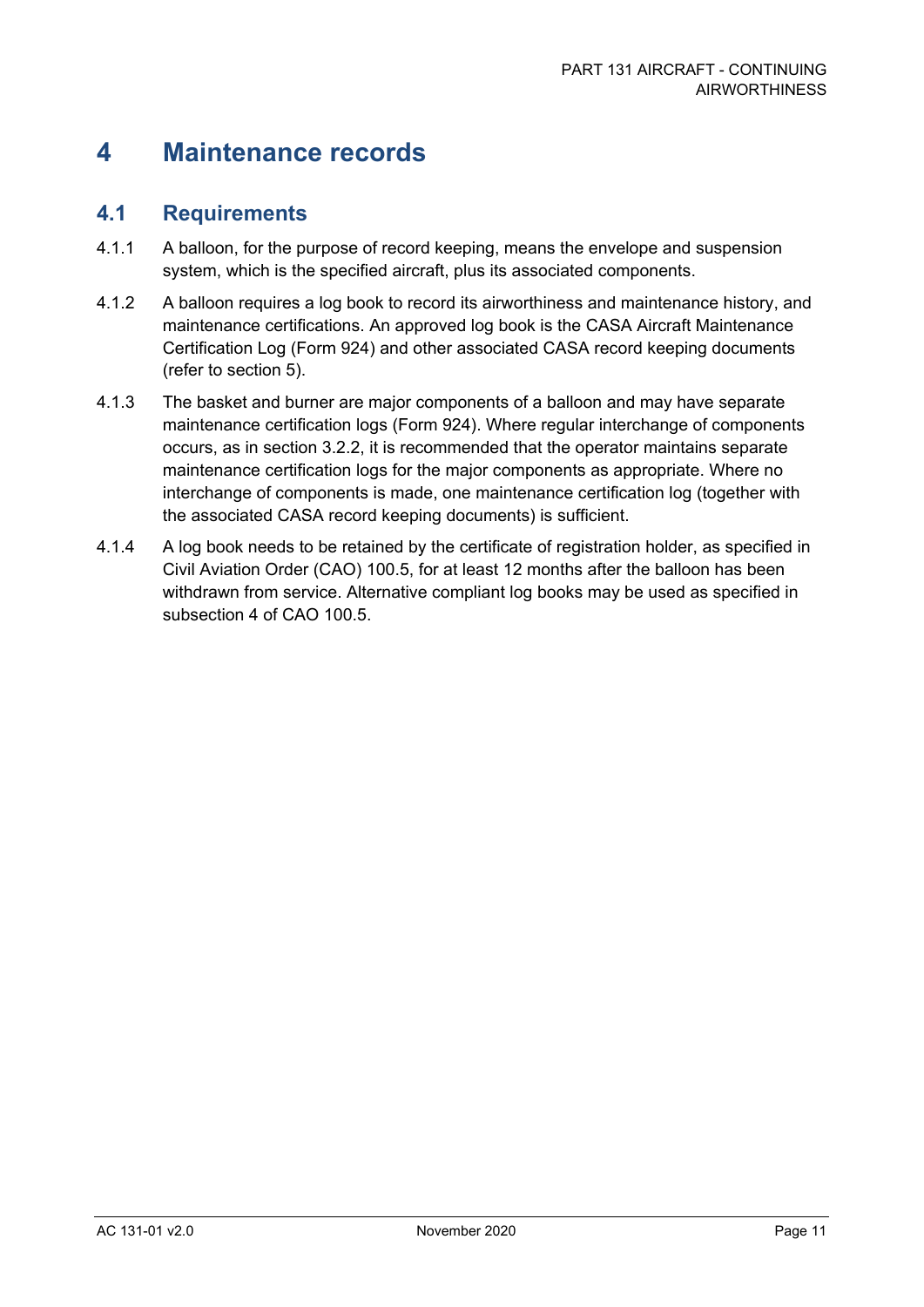### <span id="page-12-0"></span>**5 Log book or technical log**

#### <span id="page-12-1"></span>**5.1 Technical log use**

5.1.1 An operator may use a CASA-approved log book alternative (generally described as a technical log) for recording time in service and maintenance. An entry in the log book or technical log constitutes the maintenance release.

### <span id="page-12-2"></span>**5.2 Log entries**

- 5.2.1 The log book(s) and/or the technical log is to be made available to the pilot in command prior to and at the completion of each flight. The pilot in command should make an entry to record the flight time, both daily and cumulative, in the log book(s) or technical log, as soon as practicable after each flight.
- 5.2.2 An entry needs to be made in the appropriate log book, and technical log if used, to identify and highlight damage or defects that, if not corrected, could compromise the safe operation of the balloon. This entry will need to be signed and dated by the person making the entry.
- 5.2.3 Provided the damage or defect mentioned in the entry does not render the balloon or component unairworthy, that entry may be endorsed to indicate assessment has been made in accordance with the maintenance manual, noting that the balloon is serviceable and airworthy. This further entry may only be made by the following personnel:
	- the holder of a valid appropriate MA under regulation 33B or subregulation 42ZC (6) of CAR
		- the pilot in command (being other than a student pilot) for the maintenance that is detailed in Part 2 of Schedule 8 of CAR, in accordance with paragraph 42ZC (4) (db) of CAR
		- o the pilot must be the holder of a commercial pilot(balloon) licence or a private pilot certificate (balloons) that is valid for the balloon as per paragraph 42ZC (4) (db) of CAR.
	- An AOC holder may require a pilot to be approved by the AOC holder to make log book entries.
- 5.2.4 Where a balloon or component has become unairworthy, the defect needs to be entered in the log book, and technical log if used. The balloon should not be flown until there is an entry in the log book, and technical log if used, certifying that the maintenance necessary to rectify the defect has been completed by either:
	- − the holder of a valid appropriate MA

or

- a person authorised to do so on behalf of a COA holder.
- 5.2.5 It is an offence under the CARs for a person to cancel an entry if the defect has not been rectified.